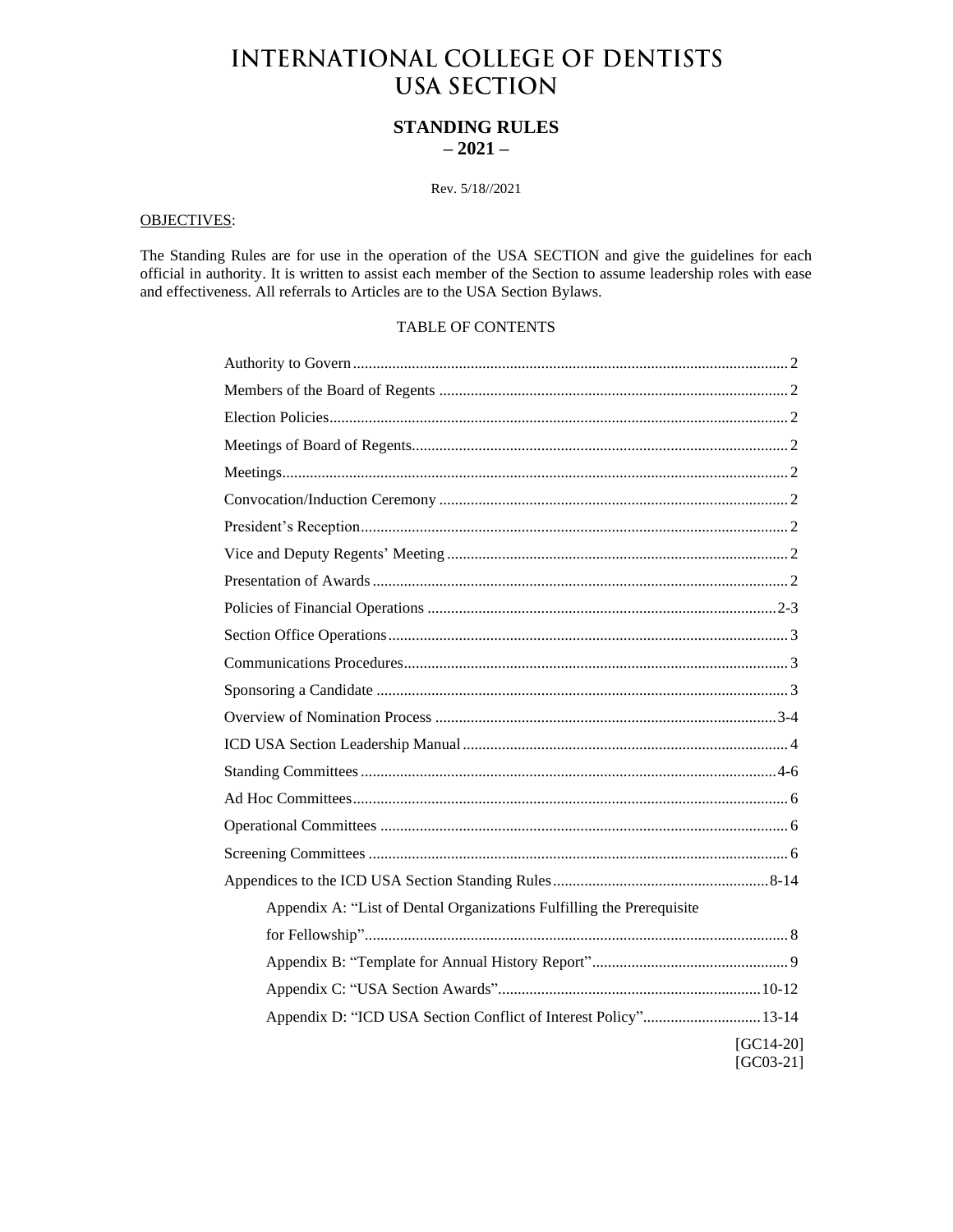# **AUTHORITY TO GOVERN**

The USA SECTION is governed by the Constitution and Bylaws of the COLLEGE, the Bylaws of the SECTION and The Certificate of Incorporation (Incorporated in Washington, DC, 1928] (Article I).

#### **MEMBERS OF THE BOARD OF REGENTS**

Specific duties for OFFICERS are in Bylaws Article VI. Specific duties for REGENTS are in Bylaws Article VIII and Article X. Additional guidelines:

- 1. All new Regents will attend a mandatory Regent Orientation Course prior to taking office. [BOR 5/2019]
- 2. Attend each Board meeting unless excused by the President; make arrangements for the Vice Regent to attend in his/her absence
- 3. Maintain custody of the Regent's Medallion and wear it at meetings of the SECTION and the COLLEGE, where appropriate
- 4. Make recommendations on nomination for Regent and Vice Regent, and on appointment of Deputy Regents
- 5. Notify the Section Office of deaths of members of the COLLEGE, the next of kin and the date of death
- 6. Submit Annual Regent's Report forty-five (45) days prior to the Board of Regents meetings in a format shown in Bylaws Article VIII, Section 7
- 7. Maintain liaison with the Vice Regent and each Deputy Regent in his/her District rendering any assistance in the work of the SECTION or COLLEGE
- 8. Ensure that each officer in his/her district is fully indoctrinated of his/her duties

**ELECTION POLICIES** [Governed by Bylaws Article XI]

- 1. Any Fellow may be nominated for the position of President-Elect or Vice President.]
- 2. The rotation policy for Regents shall be periodically reviewed by the Board of Regents.
- 3. In districts composed of more than one state, the Vice Regent is usually chosen from a state different than that of the Regent.
- 4. Although a slate for Officers, Regents, Vice Regents and Councilors is proposed from the Nominating Committee, nominations from the Floor may be made.
- 5. Prohibits ICD USA Section Officers or Regents as a group from supporting any candidate for political office in other organizations.

# **MEETINGS OF THE BOARD OF REGENTS**

Regular or Annual Meetings and Special Meetings. The Board of Regents shall hold an annual meeting prior to the American Dental Association Annual Meeting. Special Meetings of the Board of Regents may be called in accordance with Article VIII Section 4, and Article IX.

#### **CONVOCATION** / **INDUCTION CEREMONY**

The Induction of new candidates into Fellowship occurs at the Annual Meeting. Each candidate will be given certain documentation and jewelry for the COLLEGE as noted in Article XIV, Section 2a.

A Fellowship Orientation program is held the evening before induction, followed by a social hour. An honorarium, as negotiated by the Registrar, may be given to the selected speaker for the Convocation.

Seating arrangements for the Dinner Dance is on the rotational basis by district in relation to the Head Table.

The Convocation Committee, an Operational Committee composed of up to four (4) couples, will receive monies as explained in the Section on Finances, Standing Rules page 2.

#### **THE PRESIDENT'S RECEPTION**

A reception will be held honoring the President of the USA SECTION. Attendance will be by invitation.

#### **VICE AND DEPUTY REGENTS' MEETING**

The President Elect will host a business meeting which is held during the Annual Meeting for Deputy Regents and Vice Regents, to discuss USA Section procedural concerns. No substitutes are invited except with the Registrar's permission.

#### **PRESENTATION OF AWARDS**

The Distinguished Deputy Regent Award is presented at the Board of Regents meeting by the USA Section Foundation. The presentation of Honorary Memberships and Masterships are performed at the Convocation. No more than four (4) Honorary memberships (one from the technology sector) and four (4) Masterships are current limits. This may be changed upon recommendation of the Awards Committee and approval of the Board of Regents. The Outstanding Dental Leader Award and Humanitarian Dental Leader Award are presented during the Dinner Dance program.

#### **POLICIES OF FINANCIAL OPERATIONS**

It is the general policy to provide at least partial reimbursement for travel and per diem to those conducting SECTION business. This depends on available funds, proper documentation and authorization.

The basis for reimbursement is round trip coach airfare or private vehicle travel at the IRS-allowed rate, not to exceed the coach fare. (It is understood that the lowest airfare will be sought.) Two nights lodging plus \$100 ground travel fee will be paid. Proper documentation for reimbursement is required prior to payment.

The reimbursement expenses given to the President, Vice President, President-Elect, Treasurer, Editor, and Deputy Registrar are posted in the yearly budget.

Each Regent will receive an amount approved by the Board to cover administrative expenses in his/her District. This is given in January of each year.

Section I Committee Chairs who are not members of the Board of Regents and do not receive reimbursement from other sources will receive two (2) nights lodging, travel reimbursement and ground transportation for attendance at Board of Regents meetings.

The International Council Delegation Chair for Section I will receive three (3) nights lodging, travel reimbursement and ground transportation for attendance at Board of Regents meetings.

Councilors will divide equally the budgeted amount allowed by the Board to attend the International Council meetings held outside the United States.

Each Convocation Committee couple receives:

- 1. Round trip coach fare and ground transportation.
- 2. Four (4) nights lodging, to include the night of the Annual Dinner Dance.
- 3. Reimbursement for meals in a lump sum as determined by the Finance Committee.

All budgetary needs and expected expenditures for the coming year will be forwarded to the Finance Committee at least forty-five (45) days prior to the Annual Board Meeting. Exceptions may be allowed by the Treasurer.

The International Council President, when a member of Section I, will be provided a stipend to defray expenditures incurred during his/her year in that position. The stipend will be recommended by the Treasurer/Finance Committee and approved as part of the budget by the Board of Regents.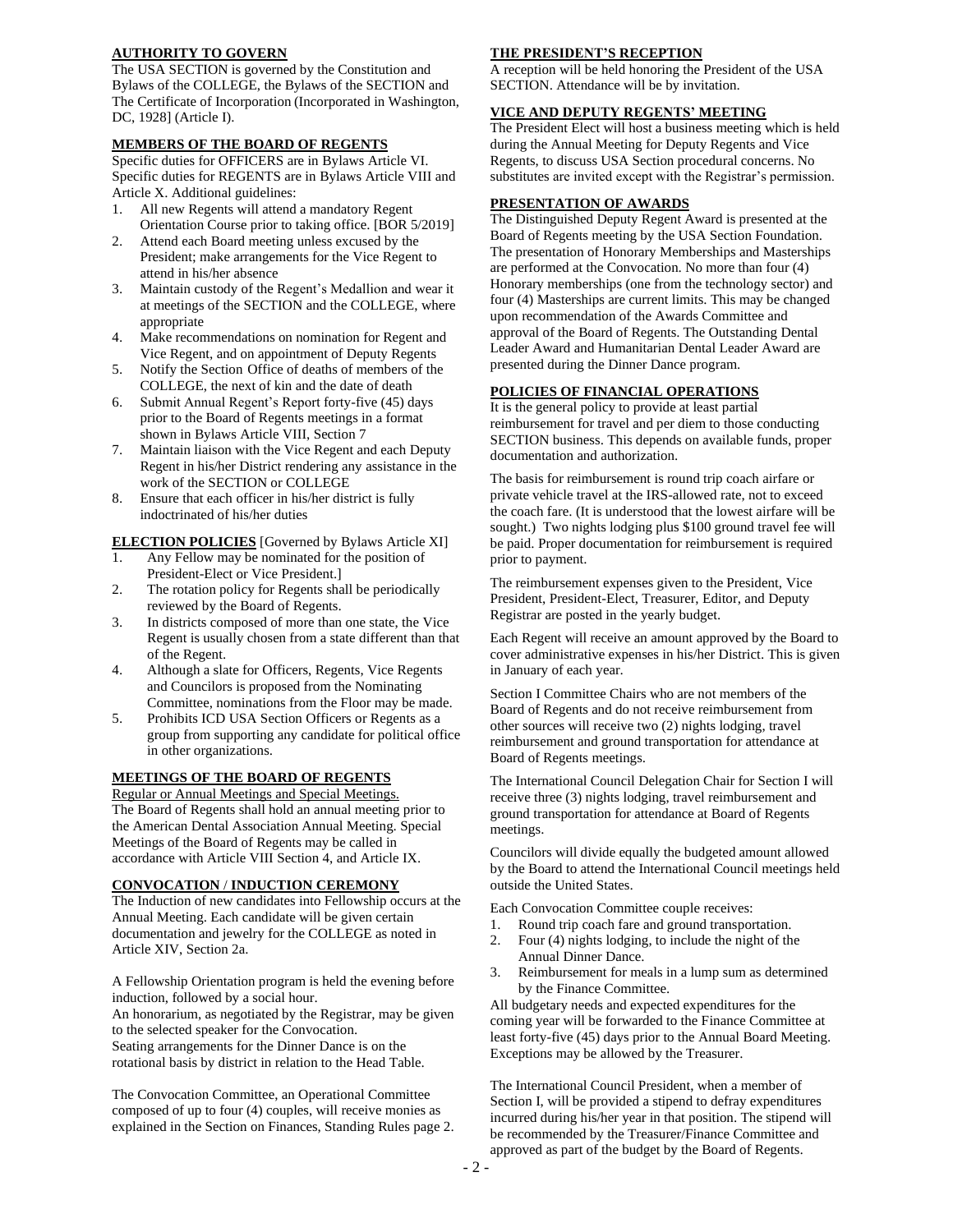Investment policy is established by the Board of Regents. Approximately fifty percent (50%) of the reserve funds shall be prudently invested at the highest possible interest rate. The other 50% shall be invested at the highest possible rate in government-guaranteed instruments which best benefit the USA Section's needs.

#### **SECTION OFFICE OPERATIONS**

The Registrar is totally responsible for implementing all policies of the Constitution, Bylaws and the Board of Regents for the efficient operations of the administration of the SECTION.

The duties of the Registrar as they relate to the operation of the Section Office are noted in Article VI, Section 4e.

Corporate minutes of all Board of Regent's meetings will be maintained in a separate log in the Section Office.

The Section Office will attempt to formulate and assist in the travel plans of the President if he desires. A copy of all invitations for presidential visits should be forwarded to the Section Office.

The Section Office is authorized to hire specific help as necessary (i.e. for publications, mailings, etc.)

The Section Office will maintain an inventory of all real property and obtain insurance to cover items.

The Section Office will assist in the Budget formulation process along with the Treasurer, any Committee Chair with a financial request, and the Finance Committee. The Budget will be presented to the Board of Regents by the Chair of the Finance Committee.

The Section Office will distribute email lists and/or mailing labels to Regents and Deputy Regents upon demand at no cost.

Unlike the Officers' medallions which are passed along, the Regents', Vice Regents' and Deputy Regents' medallions may be kept, passed along or returned to the Section Office. Ideally medallions should be presented at the first meeting after the term commences for the member in a leadership role. It should be presented by the outgoing leader or an officer higher in the chain of leadership.

Officers and Regents of the Section are provided stationery at no cost. The Section Office will order and stock generic stationery for others. Orders can be in increments of 100 sheets; reimbursement must be made to cover costs. Constituents can then "print over" the generic stationery. Alternatively, the electronic ICD logo and key symbol may be requested and used to print local ICD stationery.

The Section Office can provide all accounting and financial procedures.

The Section Office will prepare, mail, and collect all national and state dues, as well as Foundation donations, by computergenerated statements.

The Section Office will forward to each state treasurer checks for state dues collected, in March, in July and in November.

#### **COMMUNICATIONS PROCEDURE**

All Section communications coming to the Section Office will be answered along the same chain of correspondence as it was received, attempting to keep all interested individuals informed by copy.

# **SPONSORING A CANDIDATE FOR FELLOWSHIP**

Any Fellow in good standing may "Sponsor" a dentist within the USA Section for Fellowship through the Constituent Chapter/State in which the candidate resides. Per our Bylaws prerequisites to Fellowship are:

- Must be a member in any national dental organization recognized by the Board of Regents of the USA Section as published in our Standing Rules, Appendix "A", entitled, "List of dental organizations fulfilling the prerequisite for Fellowship." This list is also available on the Section's website.
- Must have been at least 5 years in his/her dental career
- Must be recognized as an active contributor to the dental profession and/or community
- Must have high integrity and character [AMSC2-20]

# **OVERVIEW OF NOMINATION PROCESS**

#### **The sponsorship process is entirely electronic and the website will prompt you by email through the process. Please check your email often.**

- 1. To start the sponsorship process, if you have not already done so, you will need to create a password by clicking **Log in** in the upper right-hand corner in the gold bar. Then click on **Click here to create or reset password.** Type your email address and click E-mail new password. You will receive an email with a password.
- 2. Click **Log in** and enter your email address as the Username and the Password and click the green **Log in**.
- 3. **Go to your landing page** by clicking on your name in upper right gold bar.
- 4. Click on the green tab **My Candidates** and select **Nominate New Fellow** to start**.** You will be taken to the Online Sponsor Form.
- 5. **Enter Candidate information and click Save.** You will be brought to the Candidate's landing page to add a letter of support and then you will receive an email with further instructions.
- 6. **This information is emailed to the Deputy Regent** to present to the Screening Committee for approval.
- 7. **If you receive an email stating the screening committee has approved your Candidate**, **please follow the steps below. Share the following information with your Candidate before proceeding:**
- You would like to nominate them for ICD Fellowship if they are interested
- Indicate the honor of Fellowship
- Refer them to our ICD webpage for information: [www.usa-icd.org](http://www.usa-icd.org/)
- **If your candidate is interested please inform him/her of the following:**
	- There is an induction fee  $(*\$650)$  (This covers the actual cost of the required induction event.)
	- o There are annual dues (~\$299) plus state dues
	- o There is an expectation of participation in USA Section activities after Fellowship bestowal
	- o Forward the Candidate the LINK provided in the approval email for them to complete the **Candidate Information Form (CIF)**. **Note:** They must click the "SAVE DRAFT BUTTON" if they are unable to finish the CIF in one sitting. They will receive an email with a "new link" to take them back to the incomplete form for completion at a later time, but they must use this new link.
- In the same email you will see a request asking for the Second Letter of Recommendation by an ICD Fellow. Please forward the LINK provided in the email to that Fellow. *NOTE: ALL FELLOWS MUST LOGIN AFTER CLICKING ON THE LINK TO UPLOAD OR WRITE THE LETTER*.
- **6.** When all items are completed (Sponsor Page, two letters of recommendation and Candidate Information Form), the system will forward these items by email to the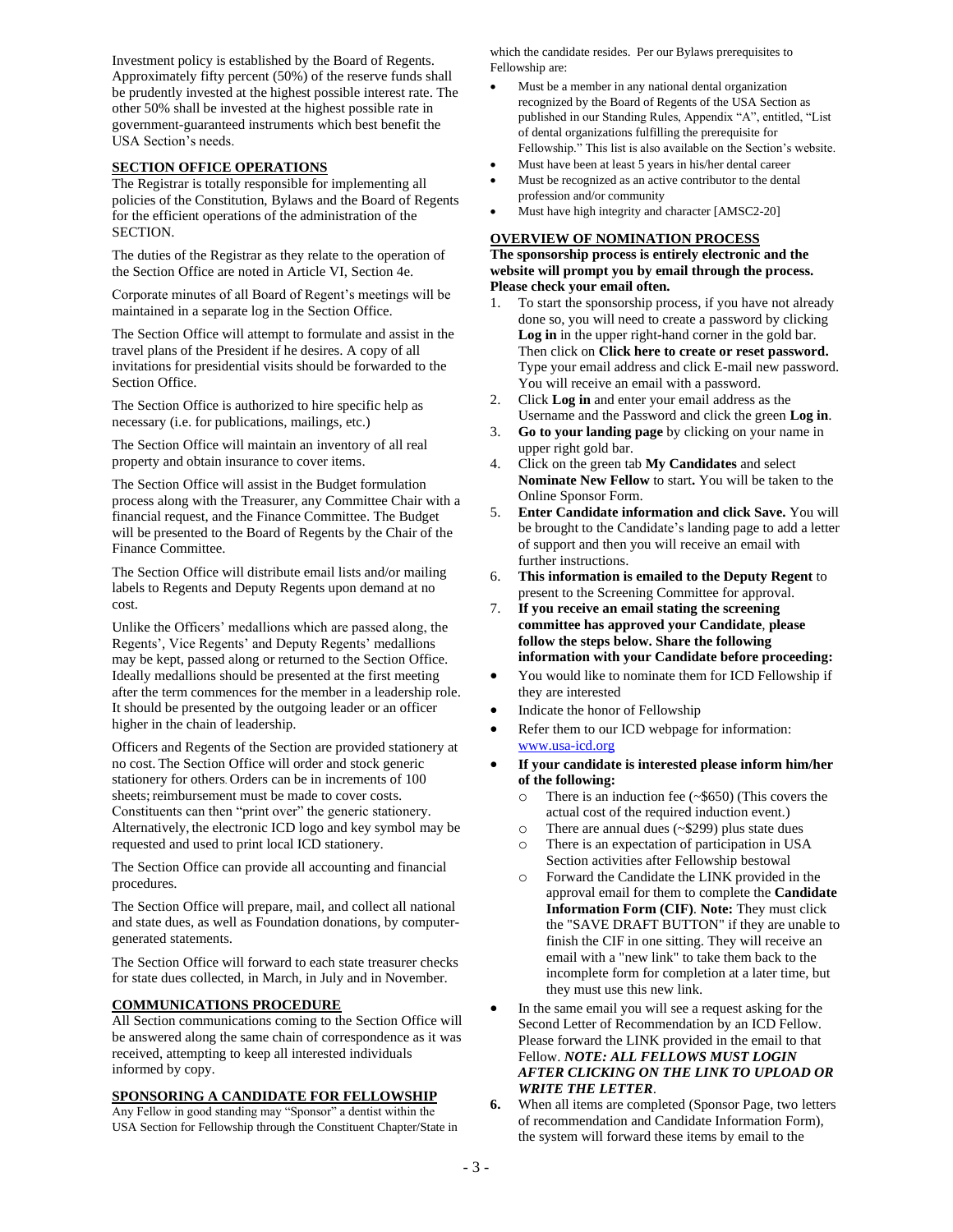Deputy Regent then on to the Board of Regents for final voting.

**The Nomination Process must be completed online for each Candidate by May 15 of the induction year.** 

### **ICD USA SECTION LEADERSHIP MANUAL**

The ICD USA Section will maintain and update a manual to provide instructions and reference materials for the Section Leadership. This manual will be available on the Section website. Its contents will also be used for new Regent training and orientation. It will be the duty of the Vice President to annually review this document and suggest revisions to the Board when appropriate. [GC12-20]

**STANDING COMMITTEES** (USA Bylaws Article XII) Committees may not expend funds of the SECTION unless approved by the Board of Regents and a Voucher for Payment is signed by the Registrar. Committees may not make final arrangements or agreements with any outside agency without the approval of the Board of Regents.

Committees and subcommittees should keep the President-Elect and Registrar current on all operations of the Committees. Committees and Subcommittees will forward to the Section Office a report of the Committee at least forty-five (45) days prior to the Meetings of the Board of Regents utilizing the form provided by the Section Office.

Budgetary Requirements for the Committees must be forwarded to the Chair of the Finance Committee forty-five (45) days prior to the Board of Regents Meeting. Exceptions may be allowed by the Treasurer.

# **ADVERTISING**

DUTIES:

- 1. The committee shall have oversight of editorial content of all advertising.
- 2. The committee shall work with staff, Editor, Foundation and committees.
- 3. The committee shall review and update advertising guidelines for the Section. [GC7-20]

### **AWARDS**

DUTIES:

- 1. All proposed awards and recognitions for the USA Section of the ICD should come before this committee for review and comment.
- 2. Before March 1 annually, Registrar receives biographical sketches for Honorary, Master, Outstanding Dental Leader, Humanitarian Dental Leader and Ottofy-Okumura Award and forwards to Awards Committee.
- 3. Other awards may be conferred by majority action of the Executive Committee or the Board of Regents, not more than two (2) to be selected annually.
- 4. The Registrar receives and forwards biographical sketches for Master candidates to the Awards Committee. The Awards Committee shall evaluate biographical sketches and forward recommendations to the Board of Regents. No more than four (4) USA Section Fellows may receive Master Fellowship per year. [GC1-20]

# **COMMUNICATIONS**

Shall be composed of two (2) subcommittees and a Historian.

- 1. Journalism To judge submissions for ICD Journalism Awards which are presented each fall during the annual meeting of the AADE. Members of subcommittee are not to be identified outside of the BOR.
- 2. Public Relations
	- a. Oversee the public relations of the Section and work to enhance visibility of the Section, including but

not limited to gathering information on ICD Fellows' accomplishments and contributions to their communities for distribution as media releases.

- b. Shall provide Brand for the International College of Dentists, giving direction and purpose for potential and existing members.
- c. Shall annually review and update as necessary all Section public relations materials. [GC8-20]

#### 3. Historian

The President shall annually appoint a Fellow to serve as Historian of the Section whose duties shall be:

- a. Utilizing the form located in the Standing Rules, shall prepare and present the annual account of the USA Section and USA Section Foundation's activities during the prior year and present it to the Board of Regents and Foundation for approval.
- b. Shall work with USA Section staff in producing the annual report.
- c. Shall include information from the KEY on induction of new members of the ICD USA Section and those who are deceased.
- d. Shall be responsible for maintaining oversight of the archives of the Section that are housed in the Section Office.

### **EXECUTIVE**

**Refer to BYLAWS Article XII Section 7**

#### **FELLOWSHIP ORIENTATION PROGRAM Refer to BYLAWS Article XII Section 8**

### **FINANCE**

- DUTIES:
- 1. The Finance Committee shall be in charge of all finances of the Section, making a complete report thereof to the Board of Regents at their Annual Meeting.
- 2. It shall be the further duty of the Committee, in counsel with the Executive Committee, to budget the expenditures of the Section for the ensuing fiscal year and present them for action by the Board. No funds of the USA Section of the College shall be expended unless approved by a majority vote of the Board.
- 3. Income and property of the Section shall be used toward the promotion of the objectives of the Section and no portion of income or property shall be paid or transferred to any Fellow as a bonus or profit. It shall also be used to maintain the office of the Section, to pay any officer, Fellow, or employees of the Section for service rendered, to reimburse any officer or Fellow for expenses incurred through service to the College, upon approval of the Registrar and Treasurer.
- 4. It shall be the responsibility of the committee to keep all financial matters of the Section under review and to make recommendations to the Section.
- 5. An account shall be kept of the money received and disbursed by the Section. This account shall specify each disbursement as well as indicate the assets and liabilities of the Section.
- 6. The Finance Committee shall review the accounts of the Section annually. The accounts of the Section shall be audited by an independent Certified Professional accountant once every five (5) years (in actual practice the CPA audits the Section every year).
- 7. A financial report for the past year and a projected budget for the coming year shall be presented by the Treasurer at the Annual Meeting of the Section for its consideration. (For the Section this accounting occurs at the Annual Meeting that is in conjunction with the ADA Annual Session. A financial report is given to the Board of Regents and the Finance Committee on a monthly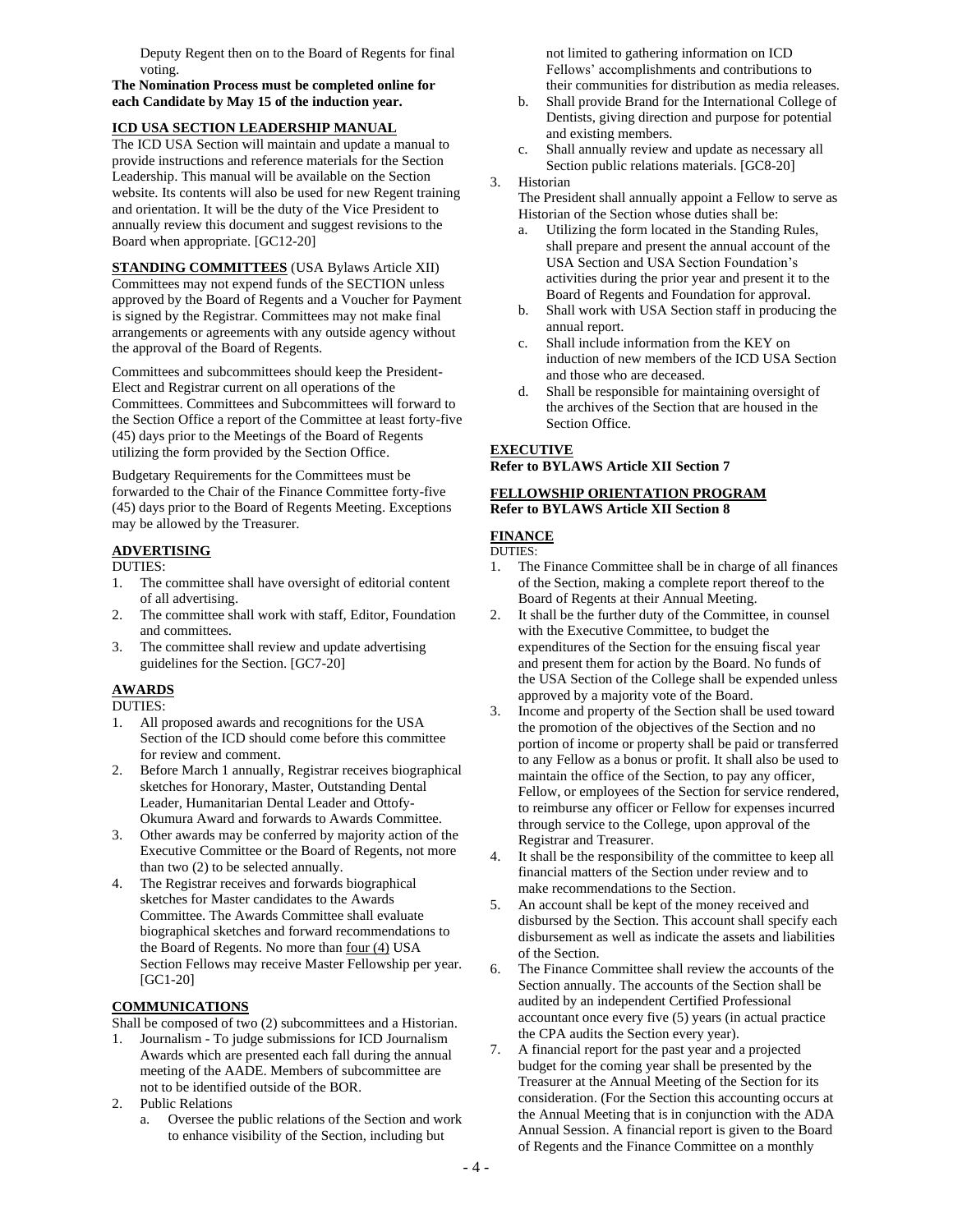basis. The annual financial report is not a year end report, due to the meeting occurring in the fall, usually in October.)

- 8. Other committees and entities of the Section shall submit to the Finance Committee budget requests sixty (60) days before the Annual Board of Regents meeting that occurs in the fall of the year.
- 9. The Finance Committee may also submit ideas to the Board of Regents/Executive Committee for fund-raising projects.
- 10. A reserve fund shall be maintained which is reflective of BOR direction for utility and benefit to the USA Section.
- 11. The Finance Committee shall allocate and then direct investment strategy as stated in the Investment Policy Statement, monitor investment performance, and adjust allocation strategy as needed.
- 12. The Finance Committee shall report investment status and performance to BOR at each of their meetings.

#### **GOVERNANCE**

#### DUTIES:

- 1. The Committee shall recommend rules that will increase the effectiveness of the Section and shall also review the existing rules to determine if they still have relevance.
- 2. The Governance Committee shall at least every two years, review and evaluate each committee of the ICD USA Section. Each review and evaluation shall determine whether a given committee shall be continued, altered or terminated. The basis of each review and evaluation shall primarily be determined, in order of importance, by the USA Section Bylaws, the USA Section Applied Strategic Plan, Standing Rules of the USA Section, and any directives by the BOR. The recommendation of the Governance Committee shall be presented at the next BOR meeting.

#### **LEADERSHIP AND SERVICE ACTIVITIES** DUTIES:

Shall be composed of three (3) subcommittees:

- 1. Leadership
	- a. Emphasize leadership in all of the activities of the USA Section, strive to make Leadership synonymous with the ICD and, through a variety of projects and activities, promote Leadership in the profession of dentistry, from students to senior members.
	- b. Strive to take a leadership role in meeting and responding to the oral health challenges and opportunities of the community of nations by promoting the global collaboration of present and future leaders in dentistry and oral health.
- 2. Humanitarian Liaison
	- a. Identify other organizations who share our interest in humanitarian volunteerism.
	- b. Recommend to the Section and with Board of Regent's annual approval, coordinate resources with those organizations so identified.
	- c. Along with the appropriate ICD-USA committee(s) and staff, distribute information on humanitarian volunteerism opportunities to the USA Section Fellows.
	- d. Seek outside funding, as needed, to support the activities of this subcommittee.
- 3. Projects
	- a. Recommend to the Section and Foundation what projects should be approved, and coordinate, plan and determine funding for each project.
	- b. Requests for program support for humanitarian outreach are received by the committee and are

evaluated as to their needs, logistics and the potential of doing the most effective service for the greatest number of recipients, with the primary focus on aiding the underserved and those that are deprived of basic dental care.

- c. Project recommendations are presented to the Board of Regents for their approval. After approval, the chair composes a grant proposal to the USA Section Foundation for funding.
- d. Progress reports of the projects will be periodically submitted from project leaders to the Committee to allow monitoring of the progress of the program initiatives ensuring that the goals are being met.  $[GC9-20]$  (removal of e.)

# **MEMBERSHIP**

Duties shall fall into two areas of responsibility:

1. Duties related to Fellowship Recruitment:

- a. Make recommendations to the BOR to assure quality and balance of representation among the members with particular attention to standards of candidate acceptance, age, geographic distribution, and diversity.
- b. Review and assess the nomination and induction process including the ease of use of the USA-ICD website technology.
- c. Establish and review the protocol for the Regents and Officers in approving or rejecting candidates for Fellowship.
- d. Make recommendations relative to role of the ICD website in providing appropriate and attractive information for prospective candidates.
- e. Educate members concerning methods for candidate solicitation, including the development of formatted letters, email, website information, and power-point technology, as solicitation tools. Promote the use of the "I Am Proud" DVD.
- f. Promote appropriate use of the ICD brand including any merchandise carrying the ICD logo in order to increase the College's profile.
- 2. Duties relative to Fellowship Retention:
	- a. Develop methods to improve the value of Fellowship, including increasing the membership's awareness of the leadership and service projects of the ICD.
	- b. Promote the ICD Foundation as it relates to the value of Fellowship. Emphasize the recognition of Foundation donors as a method of creating "ownership" in the College.
	- c. Develop methods to recognize Fellows who participate in ICD projects at all levels.
	- d. Encourage districts to increase the number of Fellows in local leadership positions through the use of more state office positions, including the position of District or Chapter "counselor."
	- e. Collect and analyze data relative to membership retention and attrition, and make recommendations to the BOR accordingly. Conduct annual exit interviews to better understand why Fellows choose to leave the ICD.
	- f. Development and promotion of media methods to promote ICD service projects at the Section and District level.
	- g. Periodically survey members relative to their interest in ICD activities and their personal service preferences and report those findings to the BOR.
	- h. Receive and review applications for the "Model District Award", and forward approved applications to the Awards Committee for action.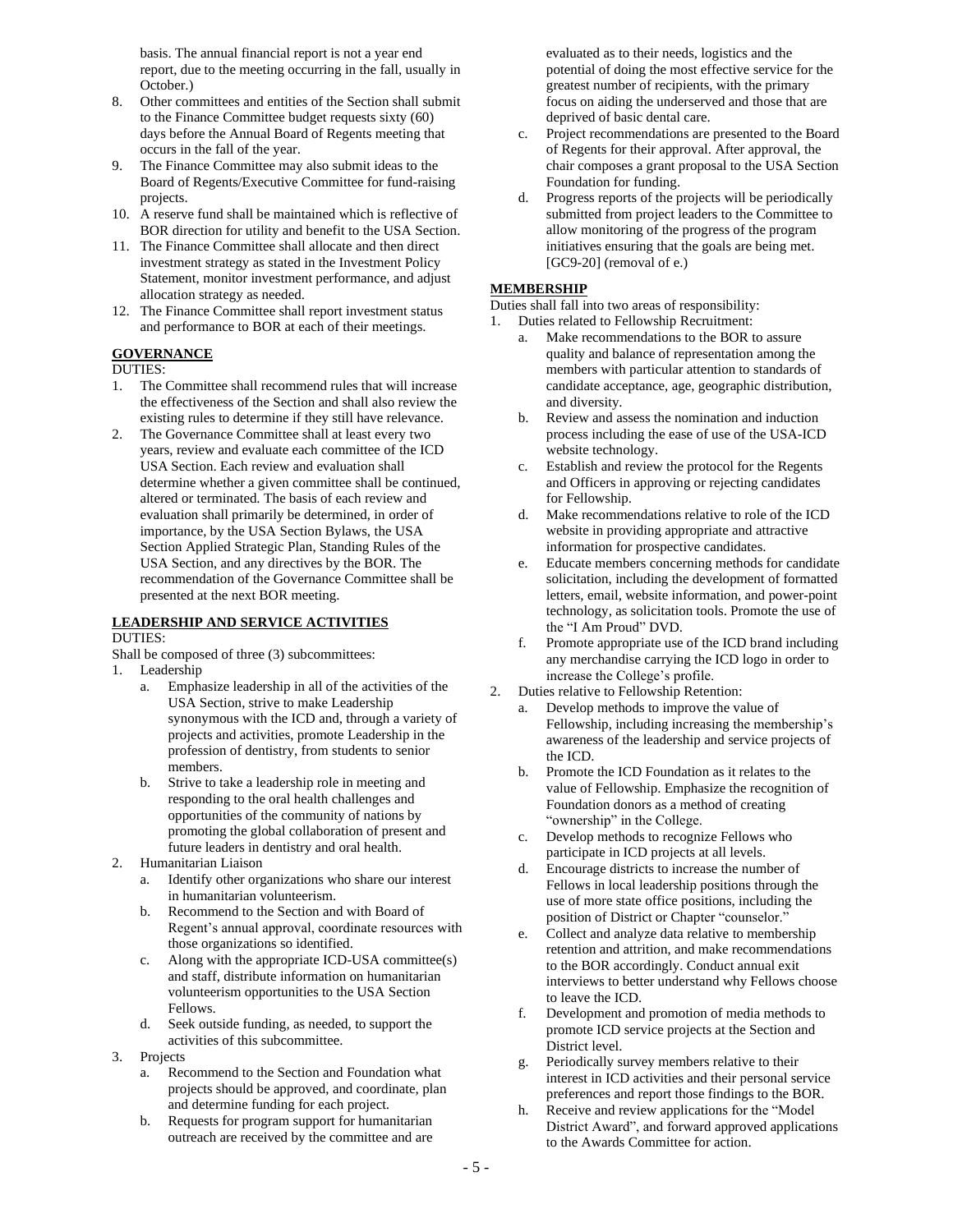3. The *Membership Recruitment and Retention Manual* shall be reviewed and updated annually by the Membership Committee to reflect current Section policy on recruitment and retention and shall include a page with hyperlinks to the most current version of: Section I Bylaws and policies, ICD-USA staff members with their emails and areas of responsibility, Board of Regents members and their contact information, membership goals for each District, suggestions to add value for members with a sample Certificate of Appreciation, and guidelines for a Fellow to relocate from another Section in the world to Section I. Updated versions of the *Manual* shall be placed on the website and also sent via electronic means to all Officers, Regents, Vice Regents, and Deputy Regents, as well as to any of these individuals who have not received the most current version. Hard Copies will be made available upon request for the cost of printing and shipping. [BOR 5/2019]

#### **NEW FELLOW COMMITTEE MEMBERSHIP PROGRAM**

New Fellows of 10-year membership or less, who are 45 years of age or under, may be considered for a 1-year term on any committee whose membership is not constrained by virtue of office. The President will make appointments annually. The New Fellow will hold all rights, responsibilities, and privileges of a committee member. Applications for this service will be accepted until November 15 preceding the year of assignment. The application will be submitted by the Regent without the knowledge of the nominee. Exceptions to the 1-year term will be made only in rare instances by the President. [MC01-21]

### **NOMINATING**

**Refer to BYLAWS Article XI, Section 1 through 5**

#### **STRATEGIC PLANNING Refer to BYLAWS Article XII Section 14**

#### **STUDENT SUPPORT**

Develop and promote programs to support US dental students. DUTIES:

- 1. Manage the International Student Experience Program.
- 2. Provide assistance to the Global Health Student Association student clubs.
- 3. Promote the active participation of ICD Fellows in dental school White Coat Ceremonies.
- 4. Annually oversee the ICD USA Student Leadership and Humanitarian Award Program, to ensure that the Section Office contacts the dental schools in the United States requesting those schools to submit names of their recipients of ICD USA student awards, and to ensure that the Section Office sends out the appropriate plaques to the Regents or Deputy Regents in the states where those dental schools are located. [GC10-20]

#### **DESCRIPTIONS:**

1. The Bettie R. McKaig International Student Experience Program [BOR1-20]

The Bettie R. McKaig International Student Experience Program provides opportunities for professional, educational and cultural enrichment for US and international dental students. The program provides opportunities to explore global dentistry and collaborate with health professionals in humanitarian and volunteer efforts worldwide. It was named after its originator and greatest champion.

2. Global Health Student Associations The Global Health Student Associations provide opportunities to meet for undergraduate and postgraduate students of all class years who have an interest in global health and professional and cultural enrichment. These clubs introduce students to the need for service and volunteerism worldwide.

3. White Coat Ceremonies

ICD USA's preferred message to the students receiving their White Coats - which are symbolic of trust, skill, honor, and competence - relates to student leadership, service, ethics, and responsibility to the Dental Profession, the community, their Alma Mater and to themselves. A sample message may be obtained through the Section Office.

# **AD HOC COMMITTEE [TASK FORCE]**

**Refer to Bylaws Article XII Section 16**

# **OPERATIONAL COMMITTEE**

#### **CONVOCATION & BANQUET**

PURPOSE: The Convocation & Banquet Committee shall perform all detailed support functions required for the preparation of materials sent to the hotel from vendors and from the Section Office. This includes: Convocation Room design, specific robe preparation and outfitting of the Fellows-elect, plaque placement on the stage, and seating organization for all Fellows-elect. Following the Convocation, the Committee is responsible for preparing all Convocation materials for shipment and re-storage.

MEMBERSHIP: The Committee consists of eight people, usually four couples appointed by the committee chair.

# **LOCAL SCREENING COMMITTEES**

#### **Deputy Regents' Responsibilities**

- Nominate Screening Committee(s)
- Receive suggested candidate names from website email and forward website Sponsor Letter to the Screening Committee
- Ensure timely Screening Committee responses
- Following Screening Committee response, handle process expeditiously by prescreening on website
- Keep process confidential
- Keep records of procedural process
- Assist Screening Committee appropriately
- Make constructive suggestions to Regent concerning process
- Review all Candidate Information Forms (CIF) on website for completeness prior to Approval. When approved the Regent receives an email with a link to website for candidate Approval.

#### **Composition/Criteria**

- Members appointed by Chapter Deputy Regent
- Fellows in the USA Section with wisdom and experience
- Active in dentistry
- Representative knowledge of areas of the Chapter varies, and may require several geographic Screening Committees throughout the Chapter
- A minimum of three (3) Fellows of the Chapter
- Members of the Screening Committee should be confidential

#### **Functions/Responsibilities**

- Review letters received from the Deputy Regents written by sponsors for potential candidates, in an expeditious manner
- Forward approval/disapproval following candidate screening with appropriate comments to the Deputy Regent
- Confidential communication is essential

#### **Suggested areas to be considered in decision process**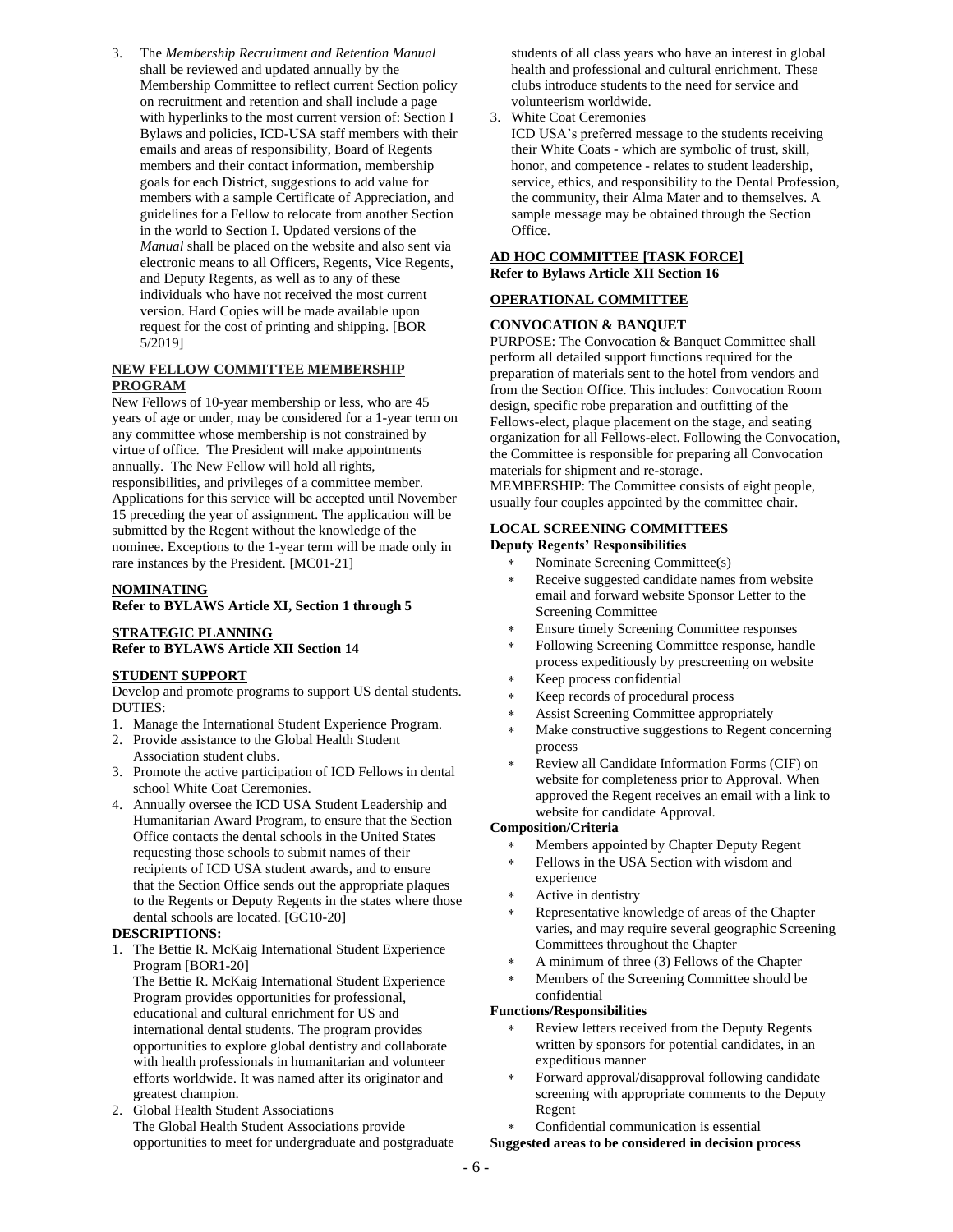- Candidate's professional reputation and ethics in the Chapter
- Strength of candidate's potential, i.e., professional, social, and community qualifications
- Do accomplishments to date represent conspicuous and meritorious service to the profession, community, including church and service organizations?
- Dental activities participation, leadership positions, committees, councils, etc.
- Other known membership qualifications such as leadership positions in non-dental activities, i.e. banks, philanthropic organizations, not-for-profit groups, etc.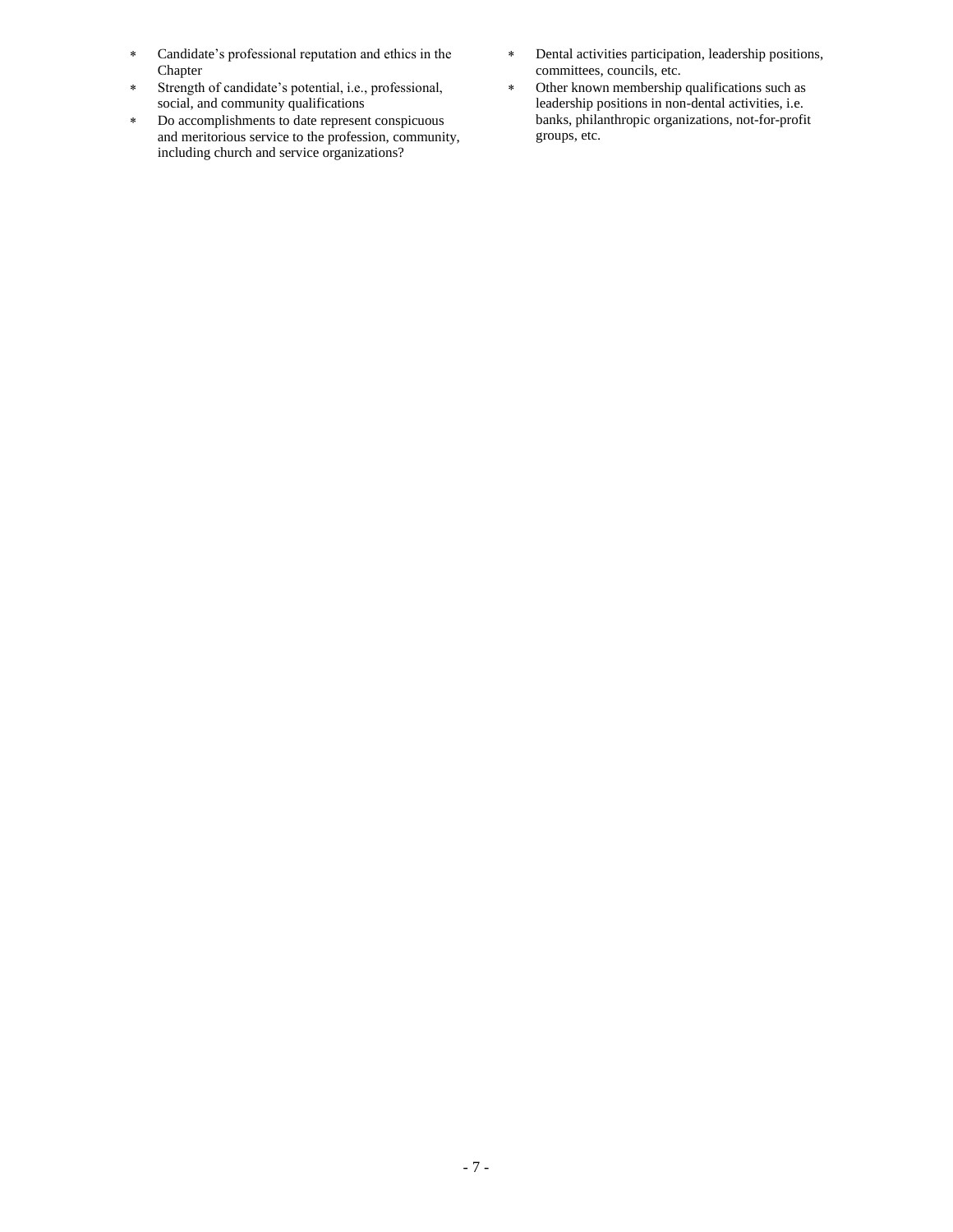### **APPENDICES TO THE ICD USA SECTION STANDING RULES**

# **Appendix A**

#### **LIST OF DENTAL ORGANIZATIONS FULFILLING THE PREREQUISITE FOR FELLOWSHIP**

**Academy of General Dentistry American Academy of Oral & Maxillofacial Pathology American Academy of Oral & Maxillofacial Radiology American Academy of Oral Medicine American Academy of Orofacial Pain American Academy of Pediatric Dentistry American Academy of Periodontology American Association for Dental Research American Association of Endodontists American Association of Oral and Maxillofacial Surgeons American Association of Orthodontists American Association of Public Health Dentistry American Association for Women Dentists American College of Prosthodontists American Dental Association American Dental Education Association American Society of Dentist Anesthesiologists Hispanic Dental Association Indian Dental Association (USA) Inc. National Dental Association Society of American Indian Dentists [AMSC3-20] [GC14-20]**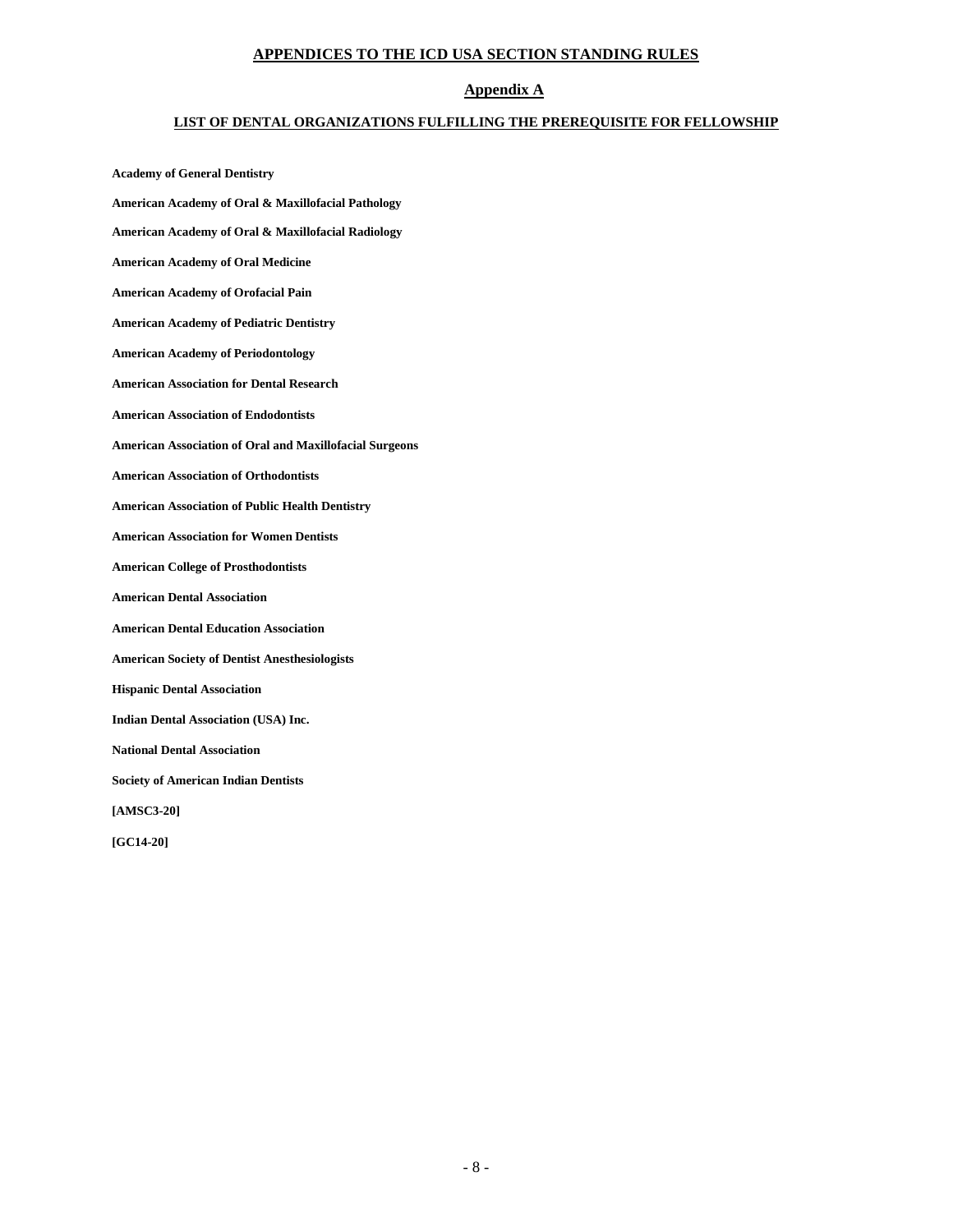# **Appendix B**

# **TEMPLATE ICD USA SECTION AND ICD USA SECTION FOUNDATION ANNUAL HISTORY COMBINED REPORT**

| <b>USA SECTION</b><br>Year                                                                                                  |                                                                                                               |                             |  |
|-----------------------------------------------------------------------------------------------------------------------------|---------------------------------------------------------------------------------------------------------------|-----------------------------|--|
| <b>Presidential Portrait</b>                                                                                                |                                                                                                               |                             |  |
| Headline (centered under portrait): Message from _                                                                          | [500-700 words in length]                                                                                     |                             |  |
| Headline (centered): USA Section Officers                                                                                   | <b>USA Section President</b>                                                                                  |                             |  |
| List of officers (align left):                                                                                              | President<br><b>President Elect</b><br>Vice President<br>Treasurer<br>Editor<br>Registrar<br>Deputy Registrar |                             |  |
| Headline (centered): Regents by District<br>Districts 1 to 9 in left hand column<br>Districts 10 to 17 in right hand column |                                                                                                               |                             |  |
| Headline (centered): International USA Officers and Councilors<br>List alphabetically in two columns)                       |                                                                                                               |                             |  |
| Headline (align left): Meetings<br>List Dates, Location (Hotel and City) of Spring and Annual<br>Meetings                   |                                                                                                               |                             |  |
| Headline (align left): ICD USA Significant Events<br>List 2 to 6 items as bullet point                                      |                                                                                                               |                             |  |
| Headline (align left): Honorary Fellows<br>List recipients alphabetically. If none, omit this header                        |                                                                                                               |                             |  |
| Outstanding Dental Leader (align left) If none, omit this header                                                            |                                                                                                               |                             |  |
| <b>Humanitarian Dental Leader (align left)</b> If none, omit this header                                                    |                                                                                                               |                             |  |
| <b>USA FOUNDATION</b><br>Year                                                                                               |                                                                                                               |                             |  |
| <b>Foundation Presidential Portrait</b><br>Headline (centered under portrait): Message from                                 | <b>USA Foundation President</b>                                                                               | $[500-700$ words in length] |  |
| Headline (centered): USA Foundation Officer<br>List of officers (align left):                                               | President<br>Vice President<br>Secretary<br>Treasurer<br>Past President                                       |                             |  |
| Headline (centered) Trustees: (alph order – two columns)                                                                    |                                                                                                               |                             |  |
| Headline (align left): Foundation Significant Events<br>List 2 to 6 items as bullet point                                   |                                                                                                               |                             |  |
| Foundation Award (align left) If none, omit this header                                                                     |                                                                                                               |                             |  |
| Headline (align left): New Fellows<br>List name, city and state of recipients alphabetically by District.                   |                                                                                                               |                             |  |
| Headline (align left): Deceased Fellows<br>List deceased alphabetically by name and state. [GC14-20]                        |                                                                                                               |                             |  |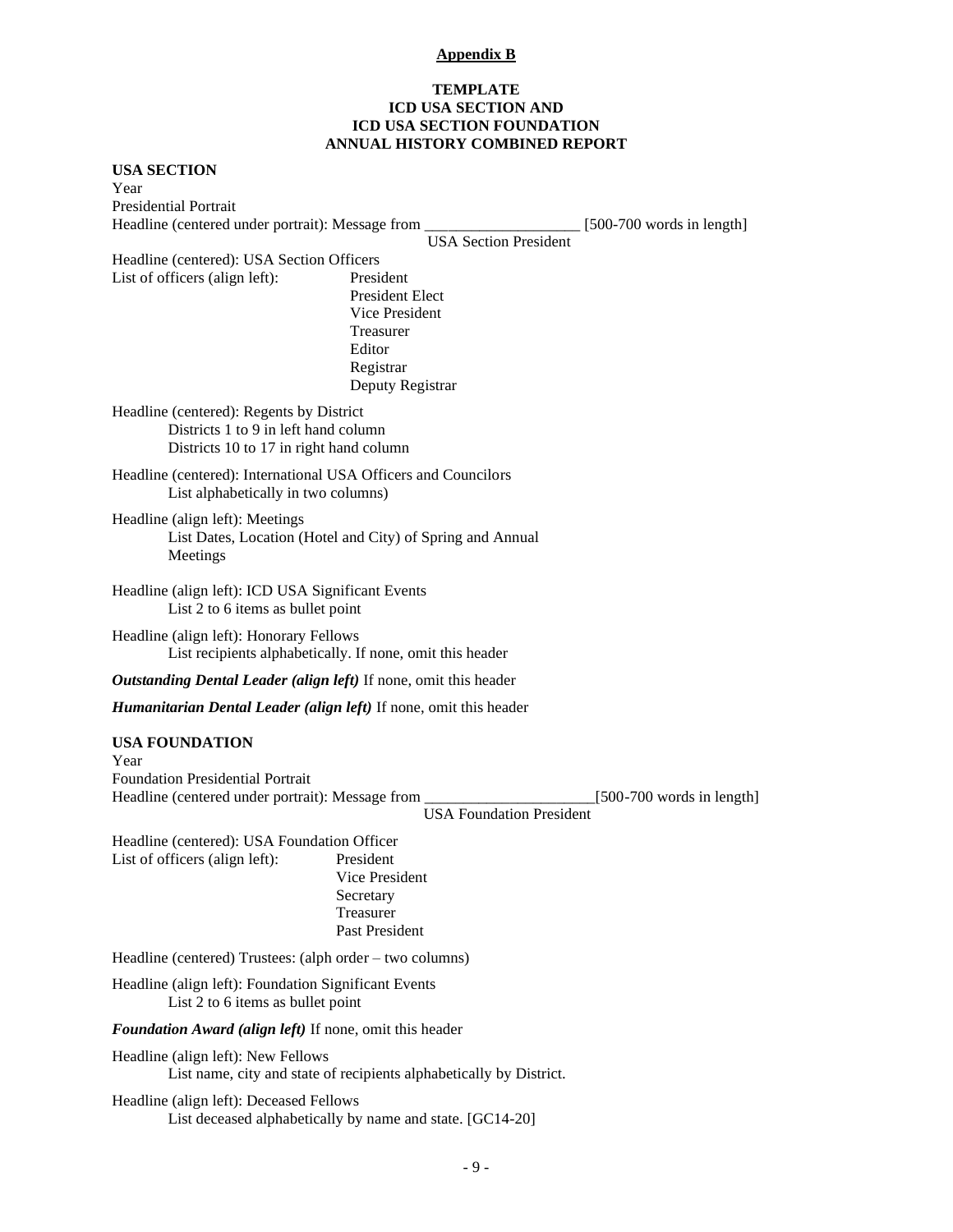# **Appendix C USA SECTION AWARDS**

# **Outstanding Dental Leader Award** Criteria

The ICD/USA Section Outstanding Dental Leader Award shall be reserved for the EXCEPTIONAL leaders in dentistry. For purposes here, an exceptional leader is defined as one who, in the face of overwhelming and seemingly insurmountable difficulties, is able to craft exceptional and creative opportunities. Nominees for the Outstanding Dental Leader award should meet at least one of the first three criteria below:

- 1. Epitomize the highest ideals of professional ethics and conduct, with a commitment to the promotion of quality, accessible dentistry to the world's populace.
- 2. Continuously and selflessly dedicate herself/himself to providing aid to those unable to help themselves due to financial, physical, or mental capabilities.
- 3. Demonstrate extraordinary and meritorious leadership and dedication to the advancement of our profession, including but not limited to the active practice of dentistry, dental research, dental education, public health, dental administration, or organized dentistry.
- 4. The nominee is not in a current USA Section Board of Regents leadership position, nor has held a USA Section Board of Regents leadership position for at least two years. [BOR 18/18]

# **Distinguished Humanitarian Award** Criteria

The Distinguished Humanitarian Award will be presented annually to an International College of Dentists-USA Section Fellow who has demonstrated an extraordinary dedication and commitment to serve those in need.

- The nominee will exhibit an outstanding history of participating in humanitarian and community activities, either within the United States or globally.
- The humanitarian activities may be related to providing dental care as well as other activities designed to improve the general health and well-being of those less fortunate.
- The nominee will be held in high regard by his Fellow colleagues and will be known for his generosity and dedication to those in need.
- The nominee should have an active history of participation in various humanitarian and community projects. Those activities should contain a significant level of participation, generally well above what may be considered to be at a participatory level.
- The nominee may have shown leadership in organizing these humanitarian activities, providing financial support or by exhibiting a high level of participation in these projects.
- The nominee's qualifications for this award must be acknowledged and verified by at least two letters of support from other ICD Fellows, detailing the history of the nominee's contributions and qualifications. The letters of endorsement will be electronically forwarded to the Registrar at [ewagner.regusa@usa](mailto:ewagner.regusa@usa-icd.org)[icd.org](mailto:ewagner.regusa@usa-icd.org) and then on to the Awards Committees for consideration.
- The nomination letters must be received by March 1 preceding the fall annual meeting.
- This award, consisting of an engraved plaque, will be presented at the annual banquet to the honored Fellow who has contributed significant humanitarian efforts to help relieve human suffering and improvement to the quality of human life. [GC14-20]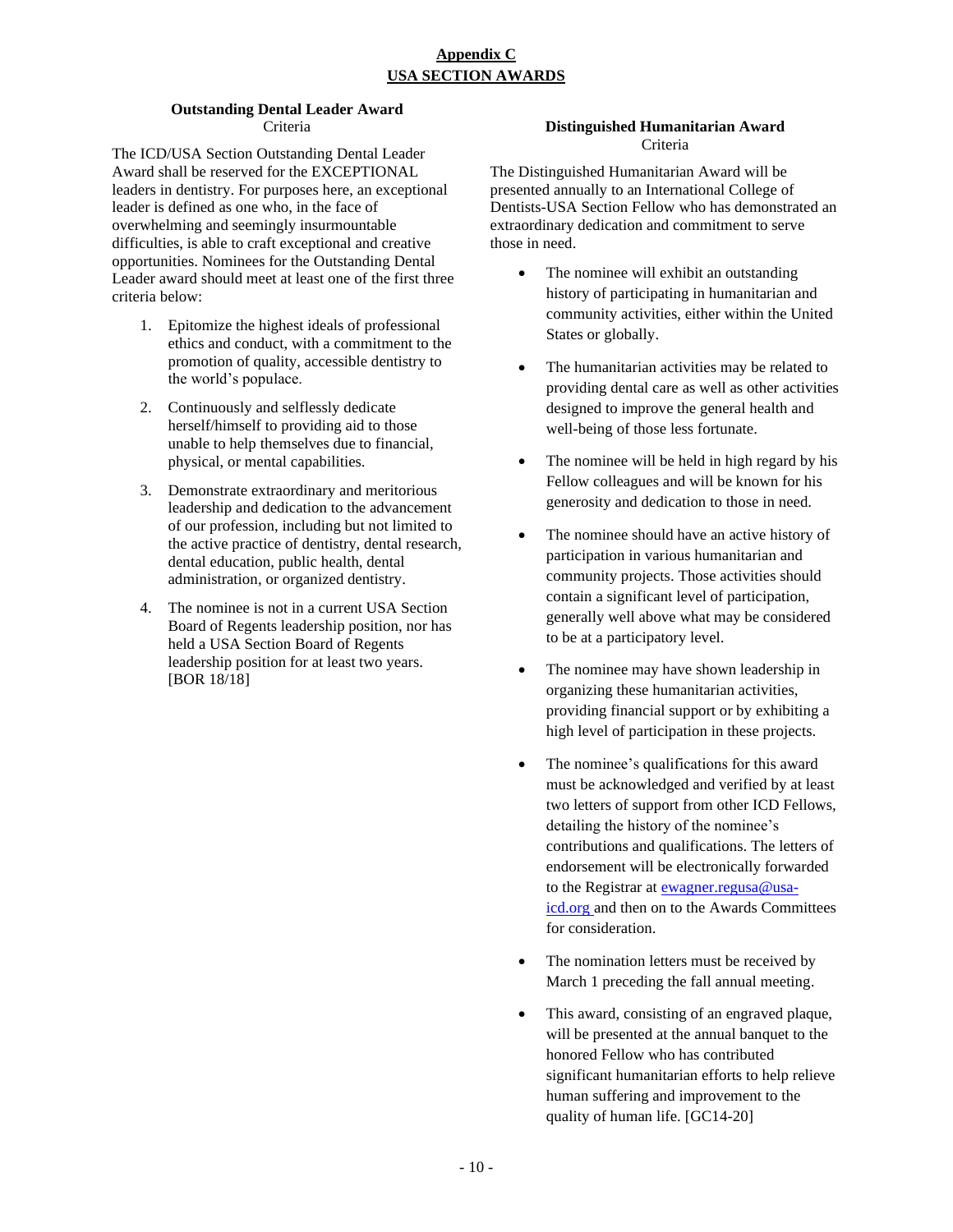# **International College of Dentists – USA Section**

# **Model District Award**

**(12-2020 rev.)**

#### **Purpose**

To encourage District improvement by recognizing Districts that meet minimum standards of performance in three areas.

# **Method**

Districts will voluntarily apply for recognition by completing a Model District Award application and submitting it to the Membership Committee of the College four (4) weeks prior to the spring Board of Regents meeting of each year. The Membership Committee will review each application against pre-established standards and determine if the District meets minimum requirements in all areas. Districts that meet standards will be designated as Model Districts and recognized at the Annual Meeting and Convocation. The Model District designation will be good for a three-year period at the end of which time the District will need to reapply. The standards are subject to change.

#### **Areas and Standards**

#### **Area 1: Membership**

**Standard:** The District will:

- a. Have membership committee (or equivalent) identify dentists in positions of leadership within the District for possible Fellowship nomination.
- b. Annually nominate qualified dentists for Fellowship (nomination must be approved and inducted) over the most recent three years, meeting the goal established by the Deputy Registrar.
- c. Monitor membership retention to allow no more than 3% attrition per year excluding deaths and retirement status.

# **Area 2: District Outreach**

**Standard:** The District will participate in at least one event:

- a. That directly promotes the mission of the Section
- b. In which the District contributed to the administration of the event
- c. Which recurs annually in substantially the same format

Examples of such projects could include:

- a. Sponsoring a humanitarian outreach or leadership project
- b. Supporting dental school leadership or humanitarian projects
- c. Developing and conducting a mentoring program for upper class dental students or new dentists

#### **Area 3: Commitment and Communication**

**Standard:** The District will:

- a. Have a District newsletter (electronic or printed) or alternatively, regularly sends letters, notices or email messages to all of its members
- b. Be compliant with requirements and requests for reports and information from the Section **Office**
- c. Recognize newly inducted Fellows in a timely fashion [MAsC1-20]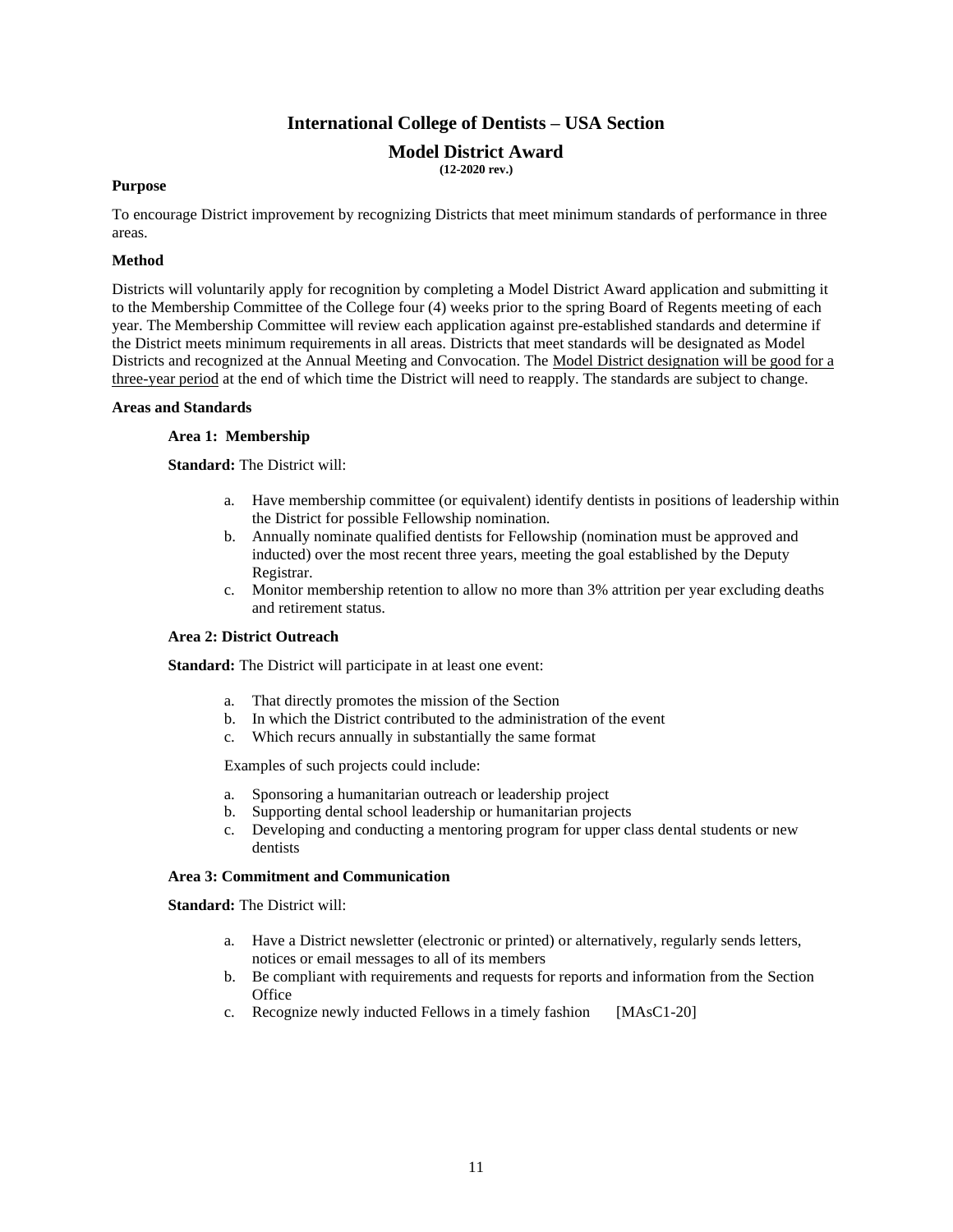# **International College of Dentists – USA Section Outstanding Sponsor Award**

The ICD USA Section Outstanding Sponsor Award may be presented annually to the USA Fellow(s) who has met *all* the following criteria:

- 1. Fellow sponsored at least 7 Candidates who are inducted into the USA Section in a given year.
- 2. Fellow sponsored the greatest number of Candidates who are inducted in the USA Section in a given year.
- 3. Fellow is not a member of the Board of Regents or the Board of Trustees of the USA Section Foundation.

This award, consisting of an engraved plaque, will be presented from the Membership Committee through the Awards Committee and at a time and place designated by the Awards Committee. [MAsC2-20]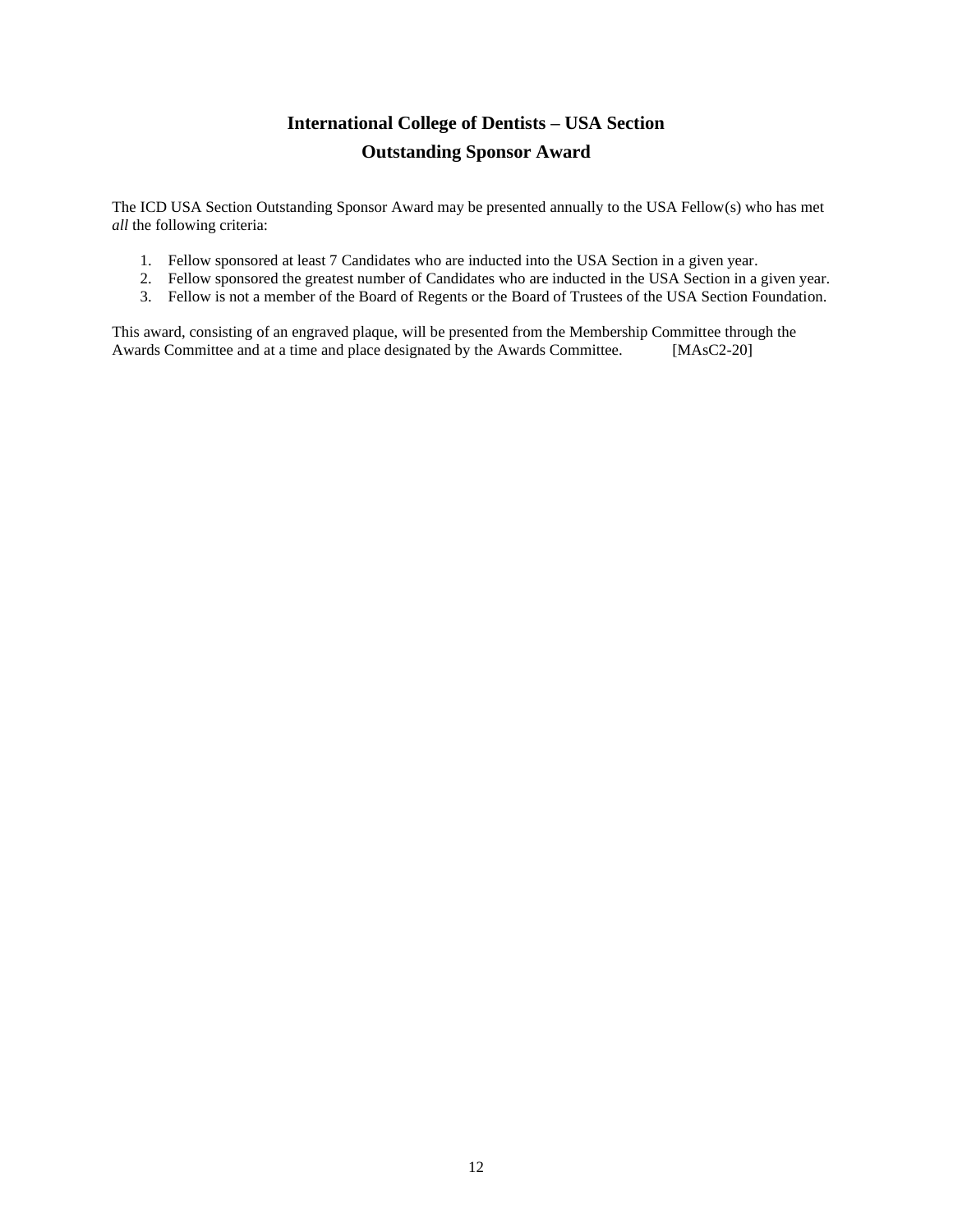#### **Appendix D**

# **INTERNATIONAL COLLEGE OF DENTISTS UNITED STATES OF AMERICA SECTION CONFLICT OF INTEREST STATEMENT**

Policy: Individuals who serve in elective, appointive, or employed offices or positions for the International College of Dentists Section I (ICD USA) do so in a representative or fiduciary capacity. At all times while serving in such offices or positions, all such individuals must act in the interests of the Section and must avoid situations in which personal or professional interests may conflict with their ability to do so. It is important that such individuals never use their office or position for financial or other personal gain or advantage, and that they promptly disclose any potential conflict that would adversely affect their ability to exercise their judgment in favor of the ICD USA.

Failure to disclose a material conflict of interest may be the basis for parliamentary reconsideration or recission of the question on a given issue. Further, failure to disclose material conflict may serve as grounds for removal from future participation on the Board of Regents or a committee as per the ICD-USA Bylaws.

While serving in any elective, appointive or employed office or position, the individual shall comply with this conflict of interest policy, shall complete and file a conflict of interest statement for each year of service, and shall promptly report any situation in which a potential conflict of interest may arise.

Definitions as used in this form:

"ICD USA" means Section I (United States of America) of the International College of Dentists

"Material Financial Interest" means (i) an ownership interest of 5% or more in any corporation, partnership, limited liability company, or similar entity; (ii) a compensation arrangement (including direct and indirect remuneration) such as salary, fees, commissions, honoraria, royalties, gifts or other financial remuneration or benefits; and (iii) any other financial interest which contributes materially to the individual's income.

"Position of Substantial Participation" means a position as (i) owner, managing partner, director, trustee, officer, committee member or similar office of leadership; or (ii) a key employee, consultant, or agent.

"Family" means spouse, domestic partner, parents, children (including adopted children), siblings, or any other relation whose financial status might impact the individual.

**Instructions:** Please complete the questions below to best of your knowledge.

Questions:

1. Do you or any member of your Family hold, or anticipate holding within the next 12 months, a Material Financial Interest in a business, activity or organization which engages or intends to engage in any transactions or arrangements with ICD USA, or which competes or may compete with ICD USA's business, relationships, or activities (including competition for grants or donations)?

 $\Box$ Yes  $\Box$ No

2. Do you or any member of your Family serve in a Position of Substantial Participation in any organization that (i) may have conflicting views, or take contrary positions, to those held by ICD USA; or (ii) may compromise your ability to make unbiased and impartial decisions on behalf of the ICD USA, may restrict your independent judgment, or may impair your objectivity when evaluating ICD USA policies, issues, programs, activities, or other matters?

 $\neg$ Yes  $\neg$ No

3. Is there any other relationship, activity or interest not disclosed above that ICD-USA should be aware of?

 $\Box$ Yes  $\Box$ No